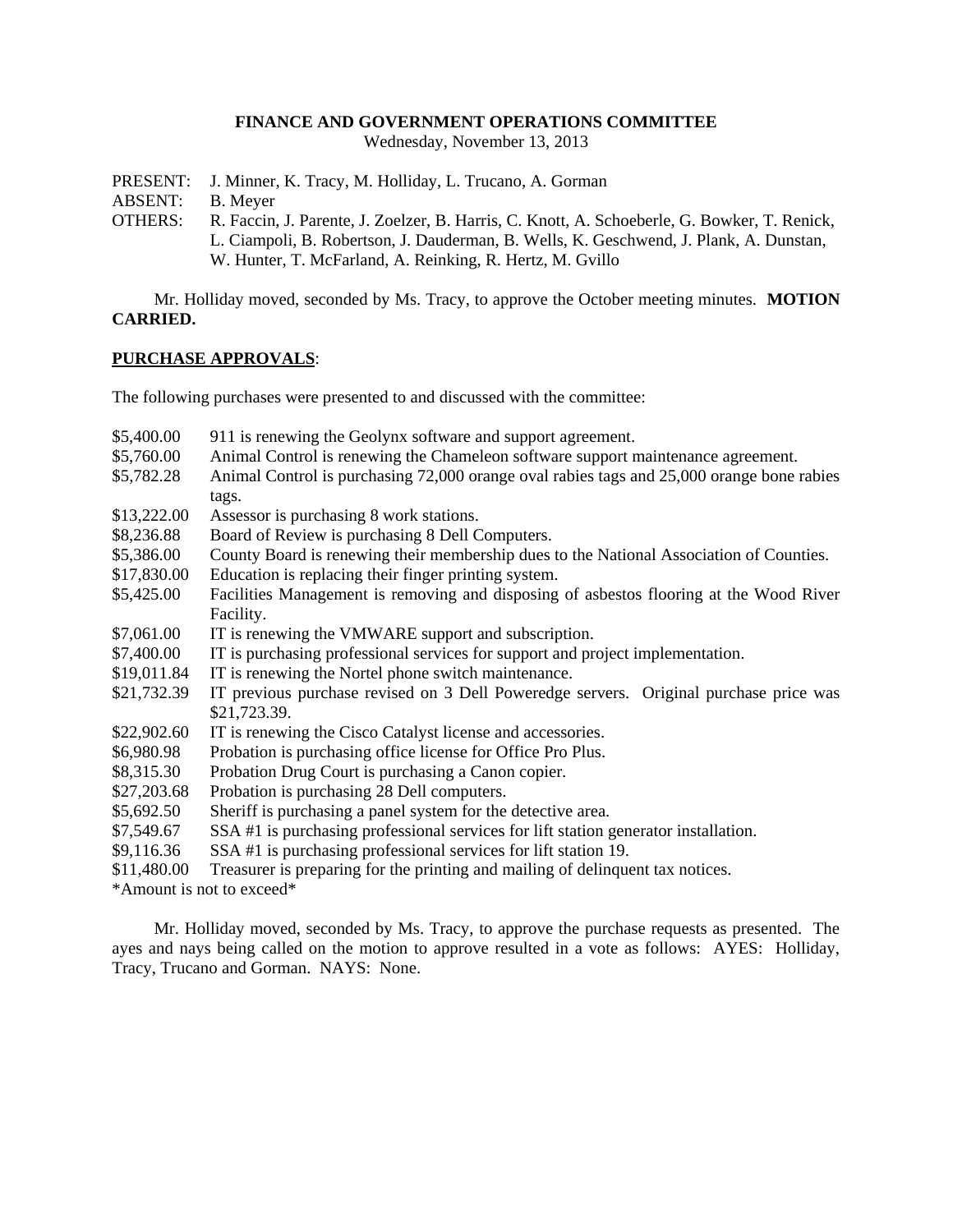# **RESOLUTIONS**:

The following resolutions were presented to the committee and discussed with department heads:

- 1. Resolution Awarding Bids for Weatherization HVAC Contractor
- 2. Resolution to Purchase One New Caterpillar Model #305.5E Mini Excavator with Accessories for the Madison County Highway Department.
- 3. Resolution to Purchase One Trimble R10 Survey Grade GPS Unit and Accessories for the Madison County Information Technology and Highway Departments.
- 4. Resolutions to Award Contract for Two New Model year 2014 Dodge Grand Caravan Replacement Vehicles for the Madison County Sheriff's Office.
- 5. A Resolution Authorizing Execution of a Contract for Indirect Cost Allocation Plans.
- 6. Resolution Authorizing Use of Appellate Prosecutor Service.

Ms. Tracy moved, seconded by Mr. Trucano, to approve the resolutions as presented. The ayes and nays being called on the motion to approve resulted in a vote as follows: AYES: Holliday, Tracy, Trucano and Gorman. NAYS: None.

J. Parente presented the following resolutions:

- 1. FY 2014 Budget
- 2. FY 2014 Real Estate Tax Levy Ordinance
- 3. FY 2014 Replacement Tax Allocation

Chairman Dunstan explained to the committee how the tax levy was figured for 2014.

Ms. Tracy moved, seconded by Mr. Holliday, to approve the budget resolutions as presented. The ayes and nays being called on the motion to approve resulted in a vote as follows: AYES: Holliday, Tracy, Trucano and Gorman. NAYS: None.

#### **REFUNDS**:

- \$225.00 Refund issued from the Health Department, payable to a business due to an overpayment on a food permit.
- \$100.00 Refund issued from the County Revenue, payable to an individual due to an overpayment on a liquor license.
- \$21.33 Refund issued from the Health Department, payable to a department due to an overpayment on a claim.
- \$30.00 Refund issued from the Health Department, payable to an individual due to an overpayment on services.
- \$305.00 Refund issued from Animal Control, payable to 16 individuals due to overpayments on registration fees.

Ms. Tracy moved, seconded by Ms. Gorman, to approve the refunds as presented. The ayes and nays being called on the motion to approve resulted in a vote as follows: AYES: Holliday, Tracy, Trucano and Gorman. NAYS: None.